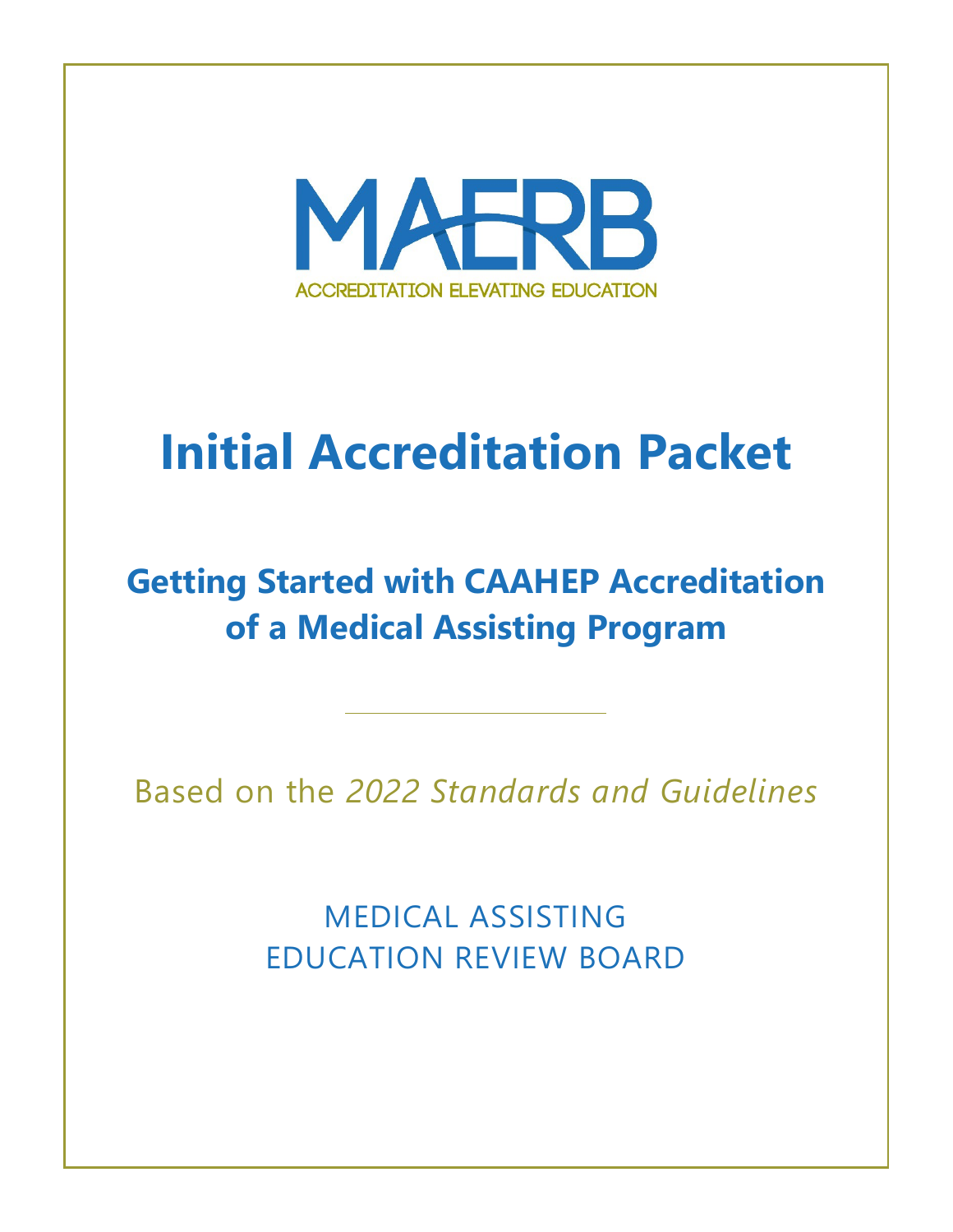### GENERAL INFORMATION

#### **MAERB Staff Members**

Executive Director

Sarah R. Marino **smarino@maerb.org** 

Assistant Director of Accreditation/Program Manager

Jim Hardman [jhardman@maerb.org](mailto:jhardman@maerb.org)

Program Manager

Bethany Hardman [bhardman@maerb.org](mailto:bhardman@maerb.org)

General Contact

| maerb@maerb.org |
|-----------------|
|                 |

Phone 312-392-0155

MAERB website: [www.maerb.org](http://www.maerb.org/)

CAAHEP Phone: 727-210-2350

CAAHEP website: [www.caahep.org](http://www.caahep.org/)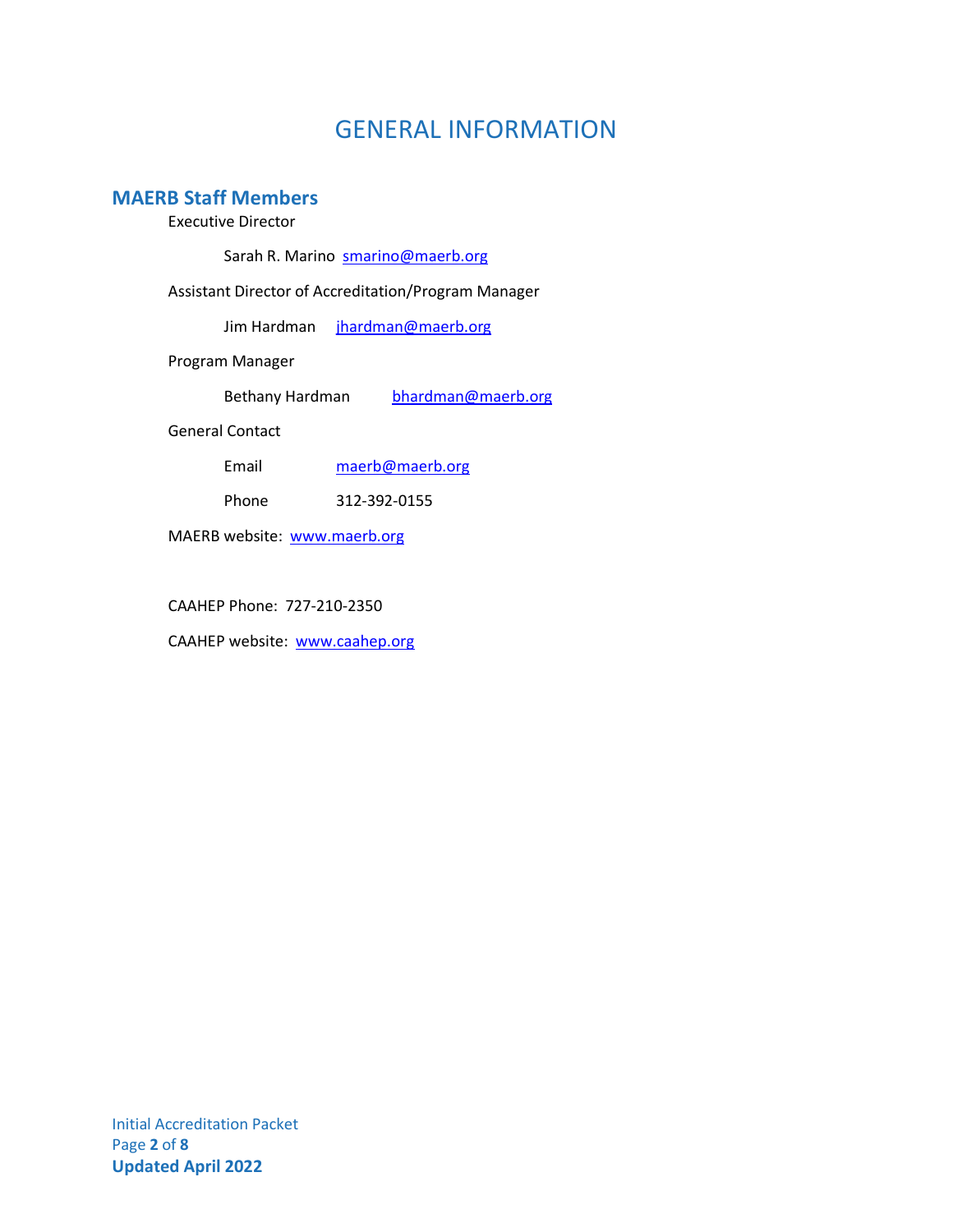## Accreditation Packet

#### *2022 Standards and Guidelines for Medical Assisting Educational Programs*

#### **Introduction**

This packet is designed specifically for medical assisting programs that are interested in applying for initial programmatic accreditation with the Commission on Accreditation of Allied Health Education Programs (CAAHEP). The Medical Assisting Education Review Board (MAERB) is a Committee on Accreditation (CoA) that works in collaboration with CAAHEP, the formal accrediting body.

The purpose of accreditation is to ensure a basic level of educational quality for post-secondary medical assisting programs established in eligible community colleges, universities, vocational schools, hospitals, clinics, and the armed forces. MAERB assesses the quality of programs seeking accreditation through a peer review process before recommending a status of public recognition to the Commission on Accreditation for Allied Health Education Programs (CAAHEP) for action.

Prior to beginning the process of applying for accreditation, it is important for the program administrators to review the accreditation documentation to best prepare the program for the accreditation process. Whether you are tasked with developing a brand-new medical assisting program or bringing an existing program into compliance with the CAAHEP Standards, there are several documents at the MAERB website [\(www.maerb.org\)](http://www.maerb.org/) that can help you to be ready for the accreditation process.

At the MAERB website, on the page titled "Documents," you will find the following resources:

#### *2022 Standards and Guidelines (Appendix B: MAERB Core Curriculum)*

The *CAAHEP 2022 Standards and Guidelines for the Accreditation of Educational Programs in Medical Assisting* are the standards by which medical assisting programs are evaluated. The specific requirements that define CAAHEP accredited medical assisting programs are outlined there. "Appendix B" covers the MAERB Core Curriculum, delineating the cognitive objectives and the psychomotor and affective competencies that need to be covered in your curriculum.

#### *MAERB Policy and Procedures Manual*

MAERB publishes a *Policy and Procedures Manual* to provide specific guidelines for all CAAHEP accredited Medical Assisting programs. MAERB Policy 305 deals specifically with those programs that are seeking initial accreditation.

#### *CAAHEP Policy Manual*

The *CAAHEP Policies and Procedures Manual* provides the important backdrop to the *Standards and Guidelines* and to the *MAERB Policy and Procedures Manual*.

#### *Program Director's Handbook*

The *Program Director's Handbook* provides a holistic overview of CAAHEP accreditation processes, covering annual responsibilities as well as the comprehensive review (i.e., site visit) process. You should read it in conjunction with the information provided in this packet, as it gives important additional detail. For example, in the *Program Director's Handbook* you will find more information about CAAHEP's relationship to MAERB.

Initial Accreditation Packet Page **3** of **8 Updated April 2022**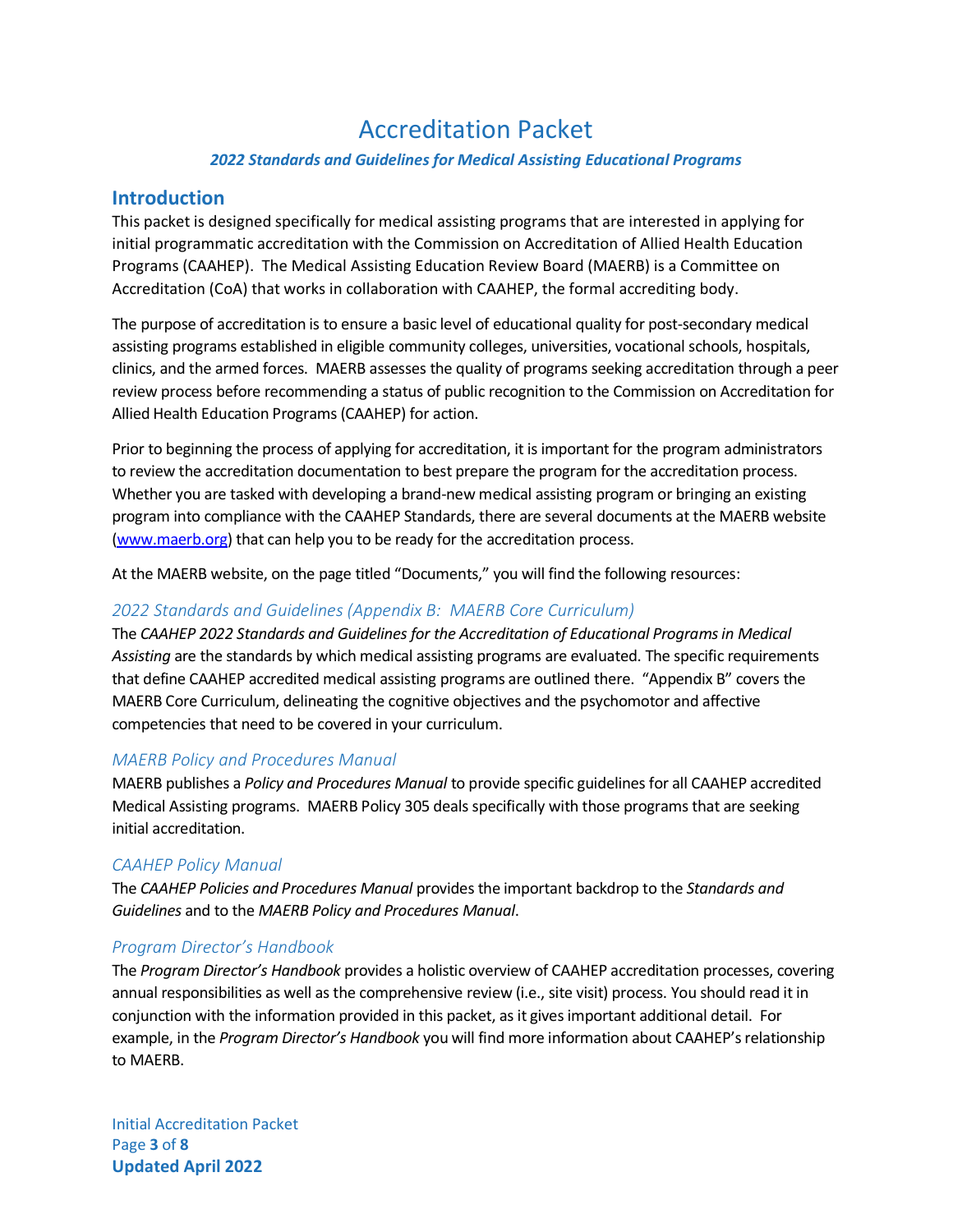#### *Initial Accreditation Self-Study Report Template, 2022 Standards*

There is a separate and distinct Self-Study Report Template for programs undergoing initial accreditation. Even though you may not be ready to work on your Self Study, it would be helpful for you to review the template to better understand the requirements of the accreditation process. The completed Self-Study needs to be submitted four months prior to the scheduled visit, so reviewing the requirements now will help you plan effectively in case revisions need to be made to your curriculum.

In addition, the CAAHEP website [\(www.caahep.org\)](http://www.caahep.org/) provides a great deal of information for you. There is a page for Program Directors (or Sponsors). Also, there is a resource "Accreditation ABCs" [\(https://www.caahep.org/Accreditation-ABCs.aspx\)](https://www.caahep.org/Accreditation-ABCs.aspx) that is designed for new Program Directors and contains a lot of helpful advice for programs seeking initial accreditation.

Please contact Sarah Marino in the MAERB office for a copy of the Initial Accreditation Self-Study Report Template.

#### **Eligibility Requirements for Accreditation:**

Detailed below are the two requirements for eligibility for make application with CAAHEP.

- I. The program must be sponsored by one of the following sponsors:
	- 1. A post-secondary academic institution accredited by an institutional accrediting agency that is recognized by the U.S. Department of Education and must be authorized under applicable law or other acceptable authority to provide a post-secondary program, which awards a minimum of a diploma*/certificate* at the completion of the program.

Go to both of the U.S. Department of Education links below to determine if your institution is accredited with one of the agencies that they recognize: [https://www2.ed.gov/admins/finaid/accred/accreditation\\_pg3.html](https://www2.ed.gov/admins/finaid/accred/accreditation_pg3.html)

- 2. A hospital or medical center or other governmental medical service, which is accredited by a healthcare accrediting agency or equivalent that is recognized by the U.S. Department of Health and Human Services and must be authorized under applicable law or other acceptable authority to provide healthcare, which awards a minimum of a certificate at the completion of the program.
	- a. The following accreditation agencies, based upon their designation by the CMS, would be appropriate:
		- i. Accreditation Association for Ambulatory Health Care (AAAHC)
		- ii. The Joint Commission (TJC)
- 3. A branch of the United States Armed Forces, or a federal or state governmental agency, which awards a minimum of a certificate at the completion of the program.
- 4. A consortium, which is a group made up of two or more education providers, that operate an educational program through a written agreement that outlines the expectations and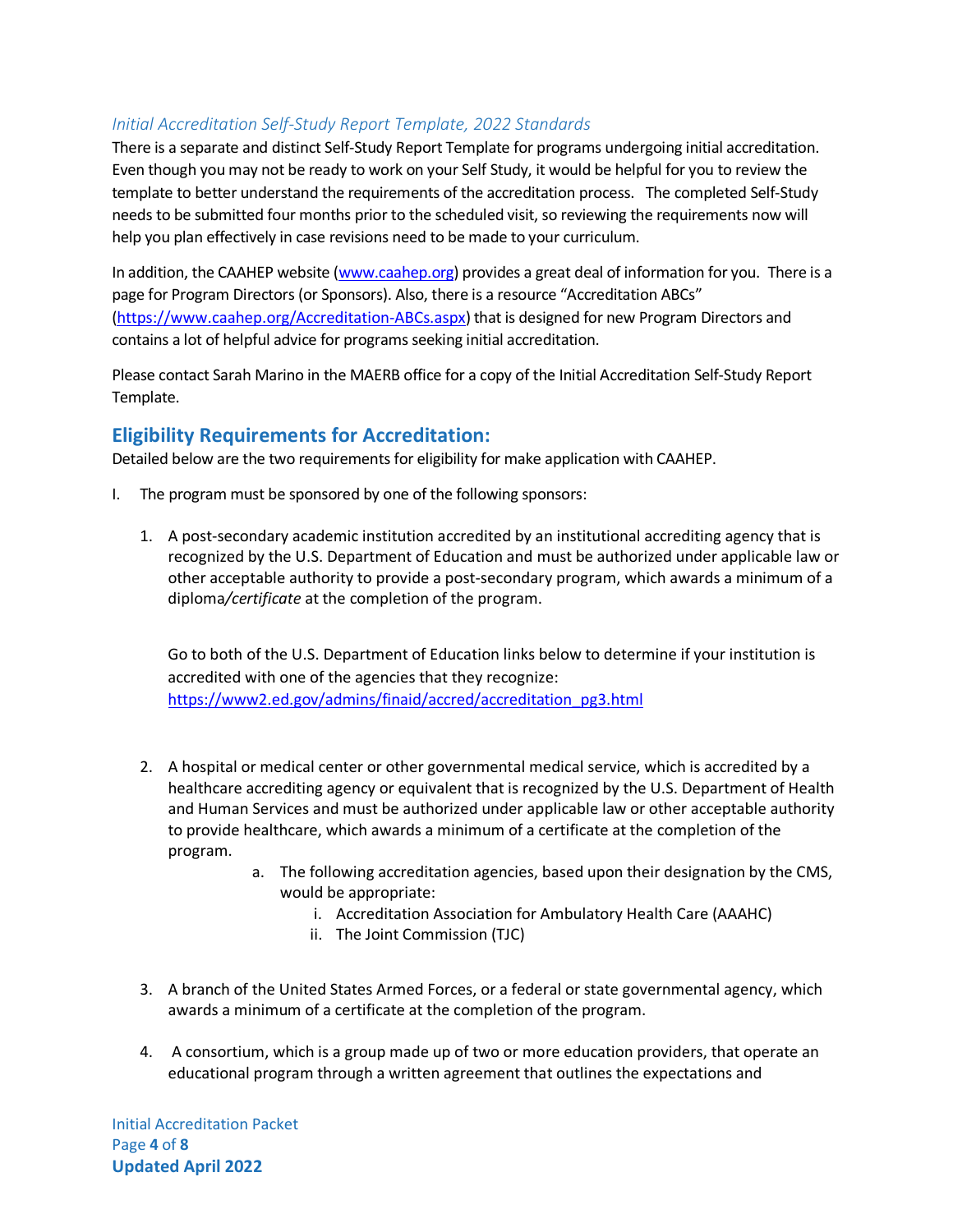responsibilities of each of the partners. At least one of the consortium partners must meet the requirements of a program sponsor set forth in I.A.1 – 1.A.3.

II. The program must have a fully qualified Program Director in place.

NOTE: The absence of a qualified program director automatically puts the comprehensive review process on hold for initial accreditation applicants. There will be no site visit conducted without a qualified program director available on site. If the Program Director is not currently fully qualified but expects to be qualified prior to the site visit, MAERB will allow your program to proceed with scheduling a site visit date. However, if the PD is still not fully qualified approximately two months prior to the visit, the visit will be postponed, and the program will need to pay the \$500 rescheduling fee.

#### **Requirements for the Initial Accreditation Site Visit to Occur:**

The program must:

- a) be in general compliance with CAAHEP *Standards and Guidelines*.
- b) have taught and assessed the entire competency-based curriculum that contains the *MAERB Core Curriculum* (i.e., Appendix B of the CAAHEP Standards) cognitive objectives and psychomotor and affective competencies before its site visit.
- c) have already graduated its first classthat has been taught and assessed on the MAERB Core Curriculum before the scheduled site visit date. (See section below on "Process and Timeframe for applying.)

#### *Process and Timeframe for applying*

One of the central questions is "How long does the initial accreditation process last?" Unfortunately, the answer to that largely depends on the program's readiness, including how quickly it can compose its Self-Study and the calendar month in which the site visit occurs. MAERB makes accreditation recommendations to CAAHEP every February and August, and CAAHEP meets for the final review every March and September.

The first step in applying for initial accreditation is to submit a *Request for Accreditation Services*(RAS) online at the CAAHEP website. You will find that information under the "Program Director's" tab. The completed RAS will then be sent directly to the MAERB office for review.

Below are some specific issues that are important when filling out the RAS for medical assisting programs:

- The accreditor must be listed among those agencies that are approved by the USDE or DHHS.
- The "CEO" contact is the "executive" lead of the institution/campus and the person that the program wishes to be copied on all MAERB and CAAHEP correspondence.
- The "Dean" contact should be the immediate supervisor of the medical assisting program Director.

We recommend that you complete your online RAS as soon as you are certain that you plan to pursue initial accreditation with CAAHEP. As such, this gives the MAERB office plenty of time to schedule your site visit. In addition, it gives you access to the MAERB office, as you will be assigned a Program Manager to help you with any questions. You may submit the RAS prior to knowing exactly when you would like to schedule the visit.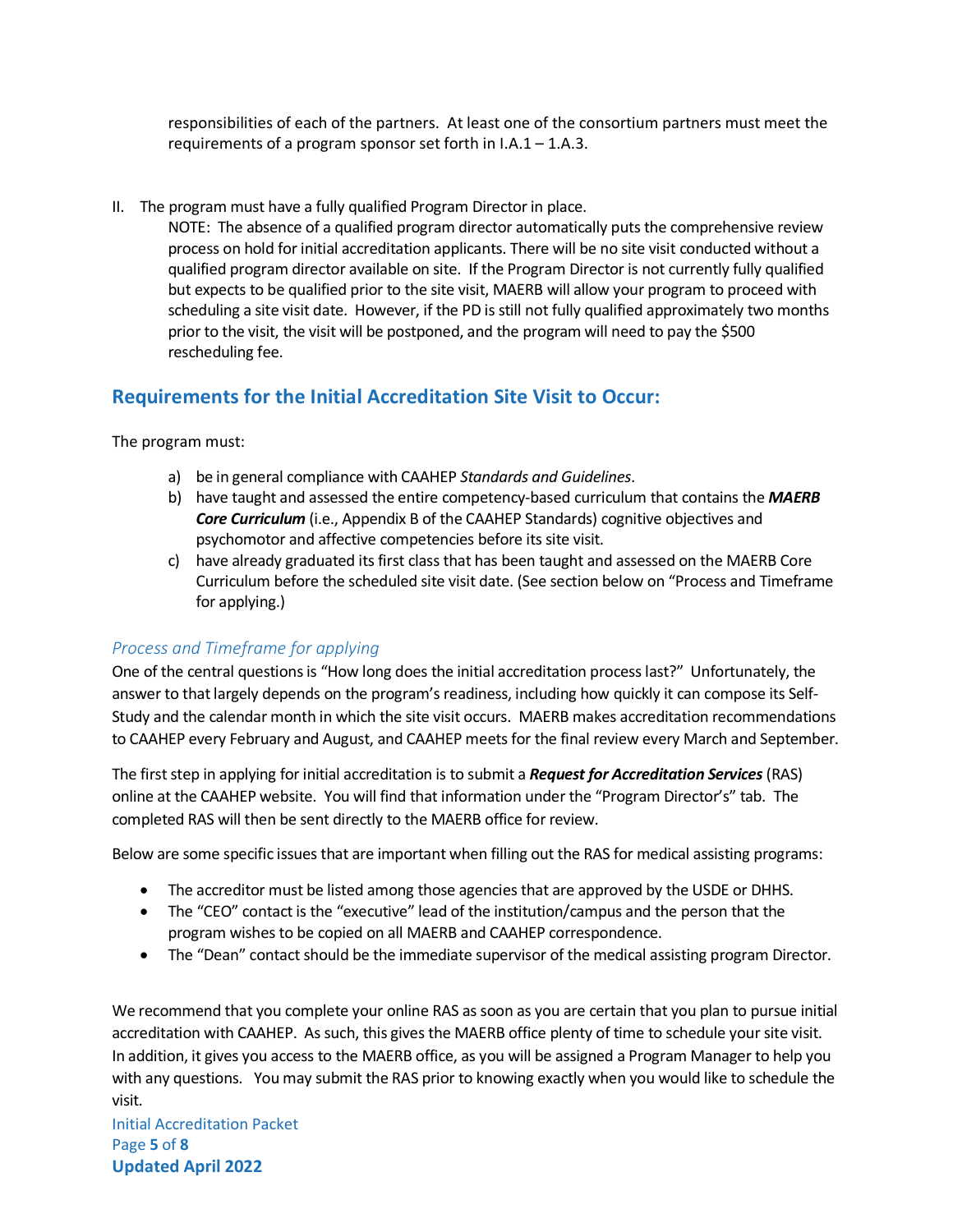After receiving your completed RAS from CAAHEP, the MAERB office will then send an email acknowledging receipt of the RAS. In response, you will then be asked to submit the following information in a survey that you can find at this link: <https://www.surveymonkey.com/r/InitialAccreditation>

The Survey asks the following questions:

- Is the Program Director fully qualified and with the documentation to illustrate those qualifications under the 2022 *Standards and Guidelines* in the following areas:
	- $\circ$  Is an employee of the program's sponsor
	- o A minimum of an associate degree has been earned
	- o Has medical or allied health education or training
	- o Has experience related to the profession of medical assisting
	- $\circ$  Has current medical assisting certification in one of the following NCCA-accredited credentials in Medical Assisting: 1. CMA (AAMA) 2. RMA (AMT) 3. NCMA (NCCT) 4. CCMA (NHA) 5. CMAC (AMCA)
	- $\circ$  Has received documented education in instructional methodology, which is not necessary a formal class
- What award options does the medical assisting program offer? Please pick one of the following:
	- o A diploma/certificate option
	- o An Associate degree option
	- o A diploma/certificate and an Associate degree option

If you offer two options, do you want to have both options accredited with CAAHEP?

- Is your medical assisting program being taught at any location other than the main campus?
	- $\circ$  If so, what percentage of the medical assisting program is taught at the additional campus/es?
- In what month/year did or will the program graduate its first class of students?
- How long (in months) is the program/s for which you plan to apply for CAAHEP accreditation?
- How many credit hours (or clock hours) is your program that is applying for CAAHEP accreditation?
- Is the program for-credit, or non-credit?
- If your program is a for-credit program, are the hours semester credit hours, or quarter credit hours?
- If your program is a non-credit, non-degree program, do you have an articulation agreement so that students can transfer into a degree (i.e., for-credit) program?
- What is the date on which the first group of students who were taught the entire MAERB Core Curriculum from the CAAHEP Standards graduated?
- Approximately what percentage of your medical assisting program's curriculum is offered via distance education? Do you teach or assess any psychomotor or affective competencies via distance education for any of the following three subject areas of the MAERB Core Curriculum: Anatomy, Physiology & Pharmacology, Infection Control, Protective Practices?
- Have you already started to work on your Self-Study Report (due 4 months prior to the site visit)?
- Have you already attended a MAERB Self-Study workshop?
- In what month and year do you anticipate having your Self-Study Report completed?
- In which month and year would you like the site visit to occur? You will need to submit the Self-Study four months prior to the site visit.
- Site visits are generally conducted on either Mon-Tues or Thurs-Fri. During the site visit, classes must be in session on at least one day (preferably the first day), with students, faculty, and

Initial Accreditation Packet Page **6** of **8 Updated April 2022**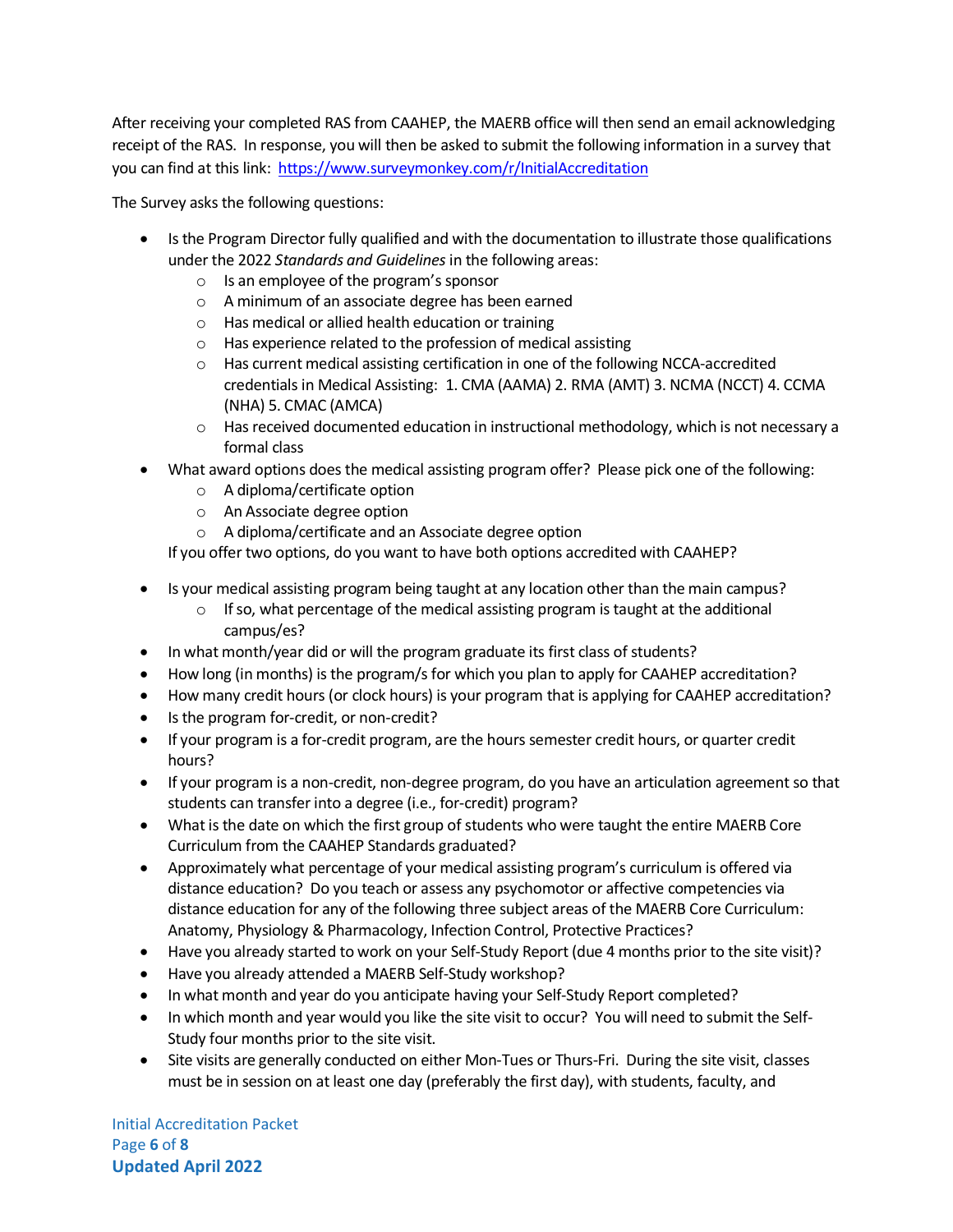administrators available during the entire visit. Please provide two possible timeframes for a site visit.

- How many times a year do you admit students into your medical assisting program?
- By what process do you determine a student to be a part of your medical assisting program?
- If you don't enroll via a formal admissions process and, instead, use an enrolled course to consider the student to be part of the program, what course do you use? Please look at MAERB Policy 205 to review MAERB's Trigger Course policy.

The responses to this survey will be reviewed, and you will be contacted for a site visit to be set up and for the payment of the appropriate invoices.

Site visits for initial accreditation will be based, in large measure, on the date by which you complete your Self Study Report. The MAERB office tries to schedule initial accreditation site visits as quickly and efficiently as possible; for this reason, it is very helpful if the program submits their RAS as soon as possible.

For detailed information about the Site Visit, refer to the *Program Director's Handbook*, Section III Comprehensive Review. You will find all the details about how to best prepare the Self-Study Report (SSR) and how to prepare for the visit.

#### *Accreditation Fees*

There is no fee for submitting the *Request for Accreditation Services* (RAS) on the CAAHEP website. However, in order to fully process the RAS, MAERB's initial accreditation application base fee of \$1,500 (which will be increased to \$1,800 in January 2023) will need to be paid before a site visit date can be confirmed. There is also the Comprehensive Review Fee of \$2,700, covering the costs of the site visitors; this fee will be increasing to \$3,000 in August 2023.

Additionally, the program should budget for the time, energy, and institutional resources that will be used and employed in preparing for the accreditation process.

Once your program becomes CAAHEP-accredited, there are annual fees (both from CAAHEP and MAERB) that are charged to accredited programs. CAAHEP's annual fee is currently \$600, which is shared with any other CAAHEP-accredited disciplines at your school. MAERB's annual fee is \$1,500 and will be increasing to \$1,700 beginning with the fee for calendar year 2023.

In addition, after being granted initial accreditation, the program is subject to program and personnel change fees. You will find the Accreditation Fee Schedule on the MAERB website and in the MAERB *Policies and Procedures Manual.* 

#### *Outcomes*

As mentioned above, CAAHEP accreditation focuses on reviewing programs based upon their outcomes. Standard IV.B.1 deals directly with outcomes assessment. You will find specific information about the thresholds for outcomes in the "Outcome Threshold Chart" on the Documents page at the MAERB website. Medical assisting programs that are being reviewed for initial accreditation are required to put into place

Initial Accreditation Packet Page **7** of **8 Updated April 2022**